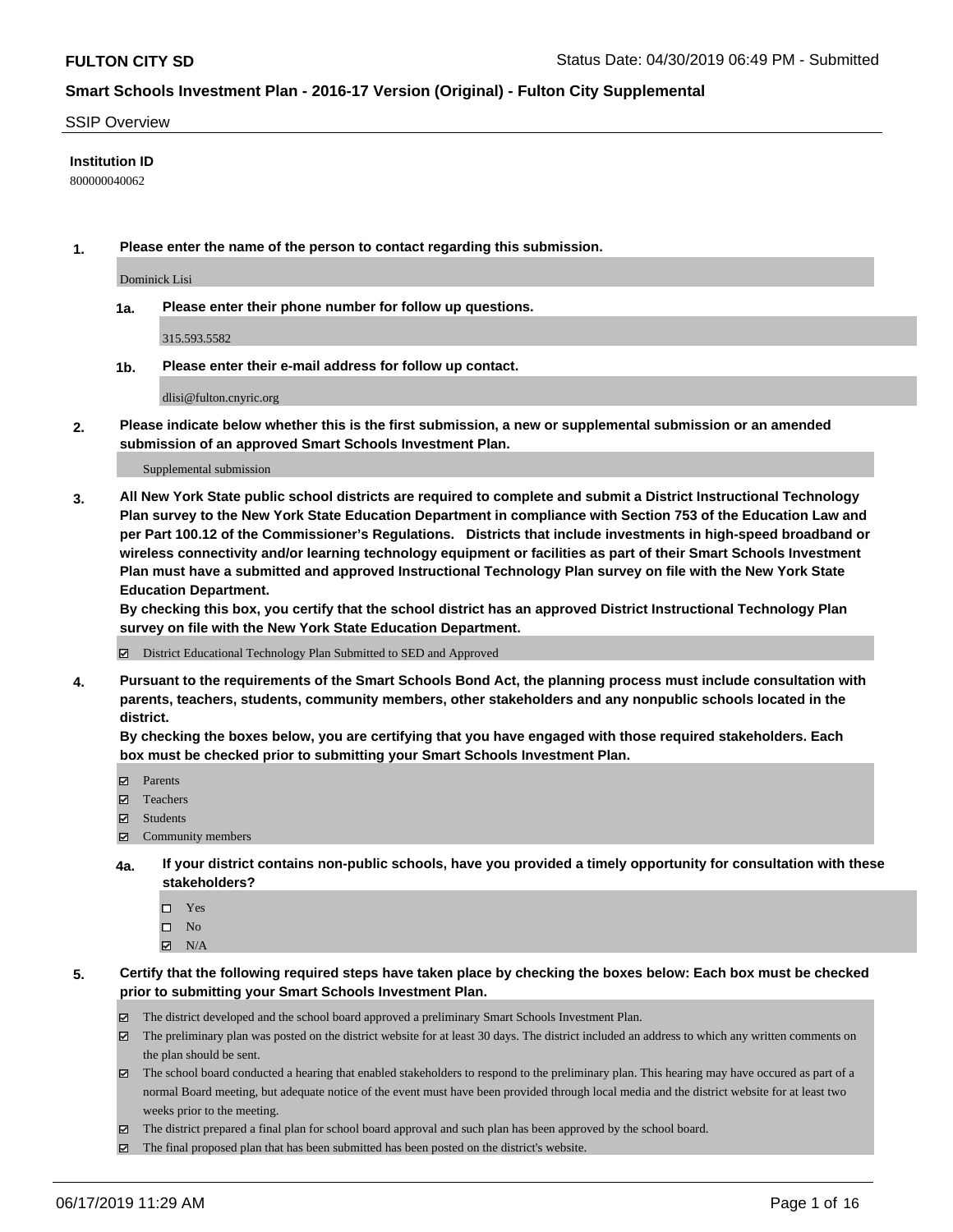SSIP Overview

**5a. Please upload the proposed Smart Schools Investment Plan (SSIP) that was posted on the district's website, along with any supporting materials. Note that this should be different than your recently submitted Educational Technology Survey. The Final SSIP, as approved by the School Board, should also be posted on the website and remain there during the course of the projects contained therein.**

SSBA Amendment1.pptx 05.08.18 Smart Schools Phase II Amendent Approved.doc

**5b. Enter the webpage address where the final Smart Schools Investment Plan is posted. The Plan should remain posted for the life of the included projects.**

http://www.fultoncsd.org/districtpage.cfm?pageid=108

**6. Please enter an estimate of the total number of students and staff that will benefit from this Smart Schools Investment Plan based on the cumulative projects submitted to date.**

4,300

**7. An LEA/School District may partner with one or more other LEA/School Districts to form a consortium to pool Smart Schools Bond Act funds for a project that meets all other Smart School Bond Act requirements. Each school district participating in the consortium will need to file an approved Smart Schools Investment Plan for the project and submit a signed Memorandum of Understanding that sets forth the details of the consortium including the roles of each respective district.**

 $\Box$  The district plans to participate in a consortium to partner with other school district(s) to implement a Smart Schools project.

**8. Please enter the name and 6-digit SED Code for each LEA/School District participating in the Consortium.**

| <b>Partner LEA/District</b> | ISED BEDS Code |
|-----------------------------|----------------|
| (No Response)               | (No Response)  |

**9. Please upload a signed Memorandum of Understanding with all of the participating Consortium partners.**

(No Response)

**10. Your district's Smart Schools Bond Act Allocation is:**

\$3,971,619

**11. Enter the budget sub-allocations by category that you are submitting for approval at this time. If you are not budgeting SSBA funds for a category, please enter 0 (zero.) If the value entered is \$0, you will not be required to complete that survey question.**

|                                              | Sub-<br>Allocations |
|----------------------------------------------|---------------------|
| <b>School Connectivity</b>                   | $\overline{0}$      |
| <b>Connectivity Projects for Communities</b> | 0                   |
| <b>Classroom Technology</b>                  | 650,000             |
| Pre-Kindergarten Classrooms                  | $\overline{0}$      |
| Replace Transportable Classrooms             | $\mathbf 0$         |
| <b>High-Tech Security Features</b>           | $\mathbf 0$         |
| Totals:                                      | 650,000             |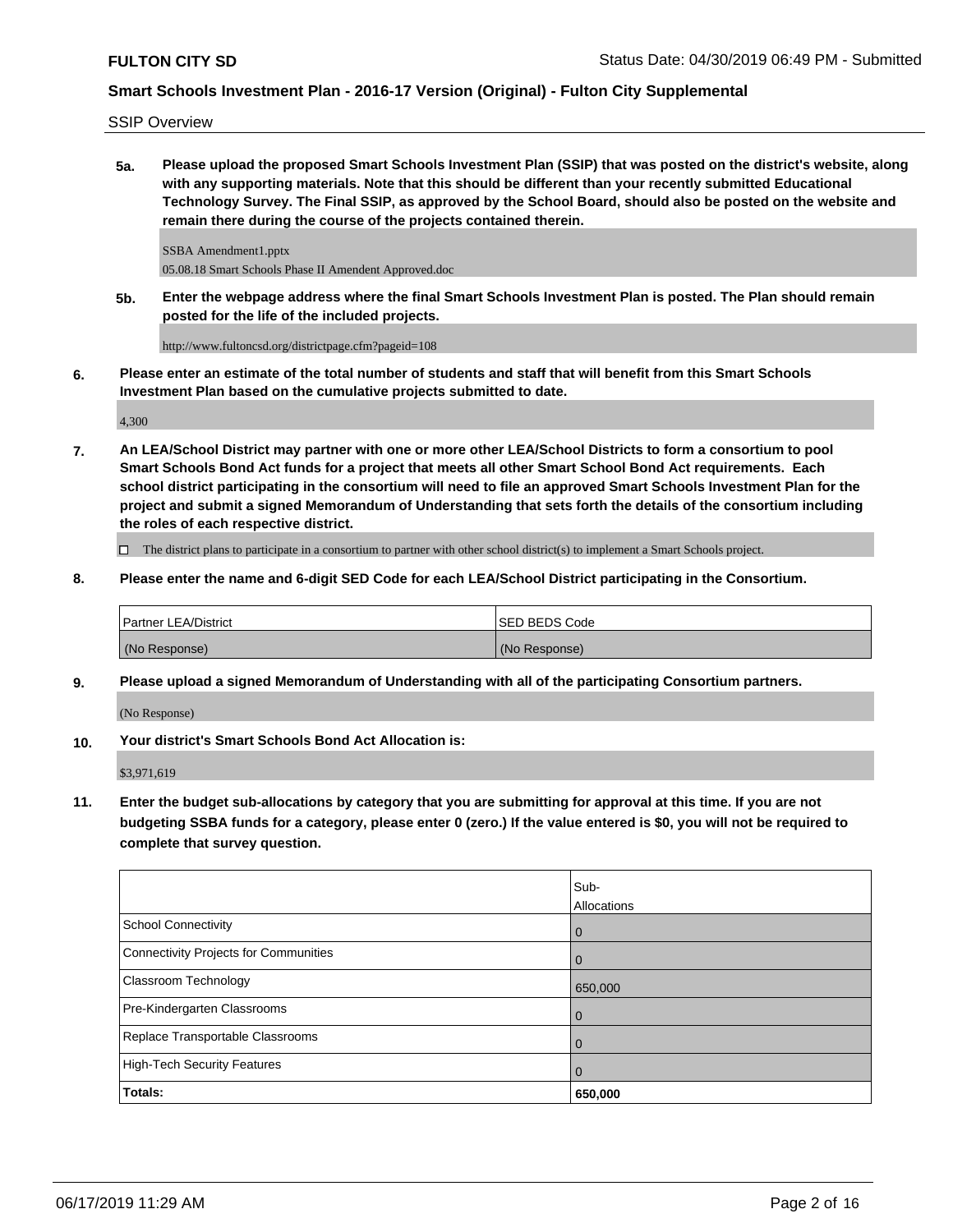School Connectivity

- **1. In order for students and faculty to receive the maximum benefit from the technology made available under the Smart Schools Bond Act, their school buildings must possess sufficient connectivity infrastructure to ensure that devices can be used during the school day. Smart Schools Investment Plans must demonstrate that:**
	- **• sufficient infrastructure that meets the Federal Communications Commission's 100 Mbps per 1,000 students standard currently exists in the buildings where new devices will be deployed, or**
	- **• is a planned use of a portion of Smart Schools Bond Act funds, or**
	- **• is under development through another funding source.**

**Smart Schools Bond Act funds used for technology infrastructure or classroom technology investments must increase the number of school buildings that meet or exceed the minimum speed standard of 100 Mbps per 1,000 students and staff within 12 months. This standard may be met on either a contracted 24/7 firm service or a "burstable" capability. If the standard is met under the burstable criteria, it must be:**

**1. Specifically codified in a service contract with a provider, and**

**2. Guaranteed to be available to all students and devices as needed, particularly during periods of high demand, such as computer-based testing (CBT) periods.**

**Please describe how your district already meets or is planning to meet this standard within 12 months of plan submission.**

(No Response)

**1a. If a district believes that it will be impossible to meet this standard within 12 months, it may apply for a waiver of this requirement, as described on the Smart Schools website. The waiver must be filed and approved by SED prior to submitting this survey.**

 $\Box$  By checking this box, you are certifying that the school district has an approved waiver of this requirement on file with the New York State Education Department.

### **2. Connectivity Speed Calculator (Required)**

|                         | Number of<br>Students | Multiply by<br>100 Kbps | Divide by 1000 Current Speed<br>to Convert to<br>Required<br>Speed in Mb | l in Mb          | Expected<br>Speed to be<br>Attained Within   Required<br>12 Months | <b>Expected Date</b><br>When<br>Speed Will be<br><b>Met</b> |
|-------------------------|-----------------------|-------------------------|--------------------------------------------------------------------------|------------------|--------------------------------------------------------------------|-------------------------------------------------------------|
| <b>Calculated Speed</b> | (No<br>Response)      | (No Response)           | (No<br>Response)                                                         | (No<br>Response) | (No<br>Response)                                                   | (No<br>Response)                                            |

**3. Describe how you intend to use Smart Schools Bond Act funds for high-speed broadband and/or wireless connectivity projects in school buildings.**

(No Response)

- **4. Describe the linkage between the district's District Instructional Technology Plan and the proposed projects. (There should be a link between your response to this question and your response to Question 1 in Part E. Curriculum and Instruction "What are the district's plans to use digital connectivity and technology to improve teaching and learning?)**
- **5. If the district wishes to have students and staff access the Internet from wireless devices within the school building, or in close proximity to it, it must first ensure that it has a robust Wi-Fi network in place that has sufficient bandwidth to meet user demand.**

**Please describe how you have quantified this demand and how you plan to meet this demand.**

(No Response)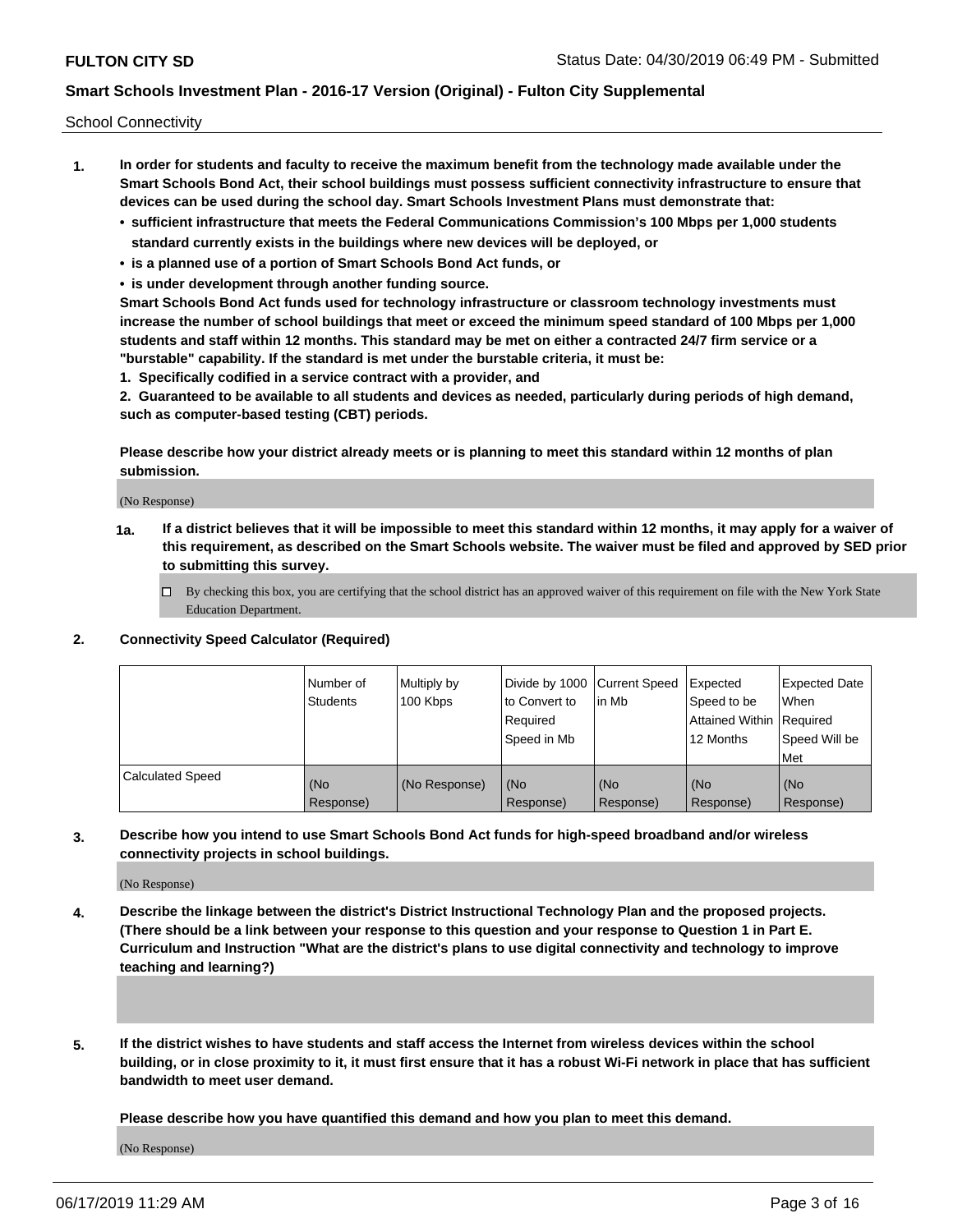School Connectivity

**6. As indicated on Page 5 of the guidance, the Office of Facilities Planning will have to conduct a preliminary review of all capital projects, including connectivity projects.**

**Please indicate on a separate row each project number given to you by the Office of Facilities Planning.**

| <b>Project Number</b> |  |
|-----------------------|--|
| (No Response)         |  |
| (No Response)         |  |

**7. Certain high-tech security and connectivity infrastructure projects may be eligible for an expedited review process as determined by the Office of Facilities Planning.**

**Was your project deemed eligible for streamlined review?**

(No Response)

**8. Include the name and license number of the architect or engineer of record.**

| Name          | License Number |
|---------------|----------------|
| (No Response) | (No Response)  |

**9. If you are submitting an allocation for School Connectivity complete this table.**

**Note that the calculated Total at the bottom of the table must equal the Total allocation for this category that you entered in the SSIP Overview overall budget.** 

|                                            | Sub-<br>Allocation |
|--------------------------------------------|--------------------|
| Network/Access Costs                       | $\mathbf 0$        |
| <b>Outside Plant Costs</b>                 | $\mathbf 0$        |
| School Internal Connections and Components | $\mathbf 0$        |
| <b>Professional Services</b>               | $\mathbf 0$        |
| Testing                                    | $\mathbf 0$        |
| Other Upfront Costs                        | $\mathbf 0$        |
| <b>Other Costs</b>                         | $\Omega$           |
| Totals:                                    | 0                  |

**10. Please detail the type, quantity, per unit cost and total cost of the eligible items under each sub-category. This is especially important for any expenditures listed under the "Other" category. All expenditures must be eligible for tax-exempt financing to be reimbursed through the SSBA. Sufficient detail must be provided so that we can verify this is the case. If you have any questions, please contact us directly through smartschools@nysed.gov. NOTE: Wireless Access Points should be included in this category, not under Classroom Educational Technology, except those that will be loaned/purchased for nonpublic schools.**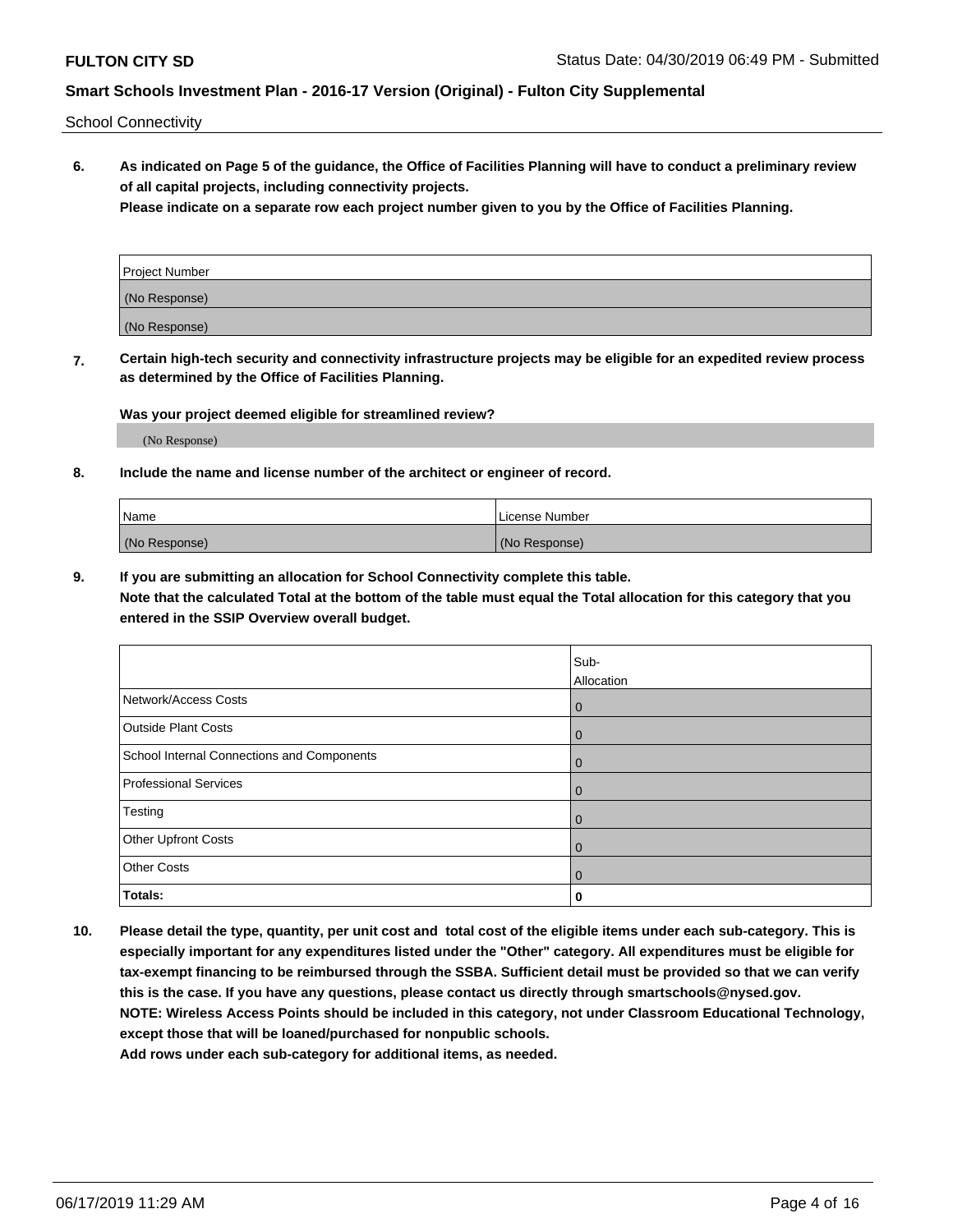School Connectivity

| Select the allowable expenditure | Item to be purchased | Quantity      | Cost per Item | <b>Total Cost</b> |
|----------------------------------|----------------------|---------------|---------------|-------------------|
| type.                            |                      |               |               |                   |
| Repeat to add another item under |                      |               |               |                   |
| each type.                       |                      |               |               |                   |
| (No Response)                    | (No Response)        | (No Response) | (No Response) | (No Response)     |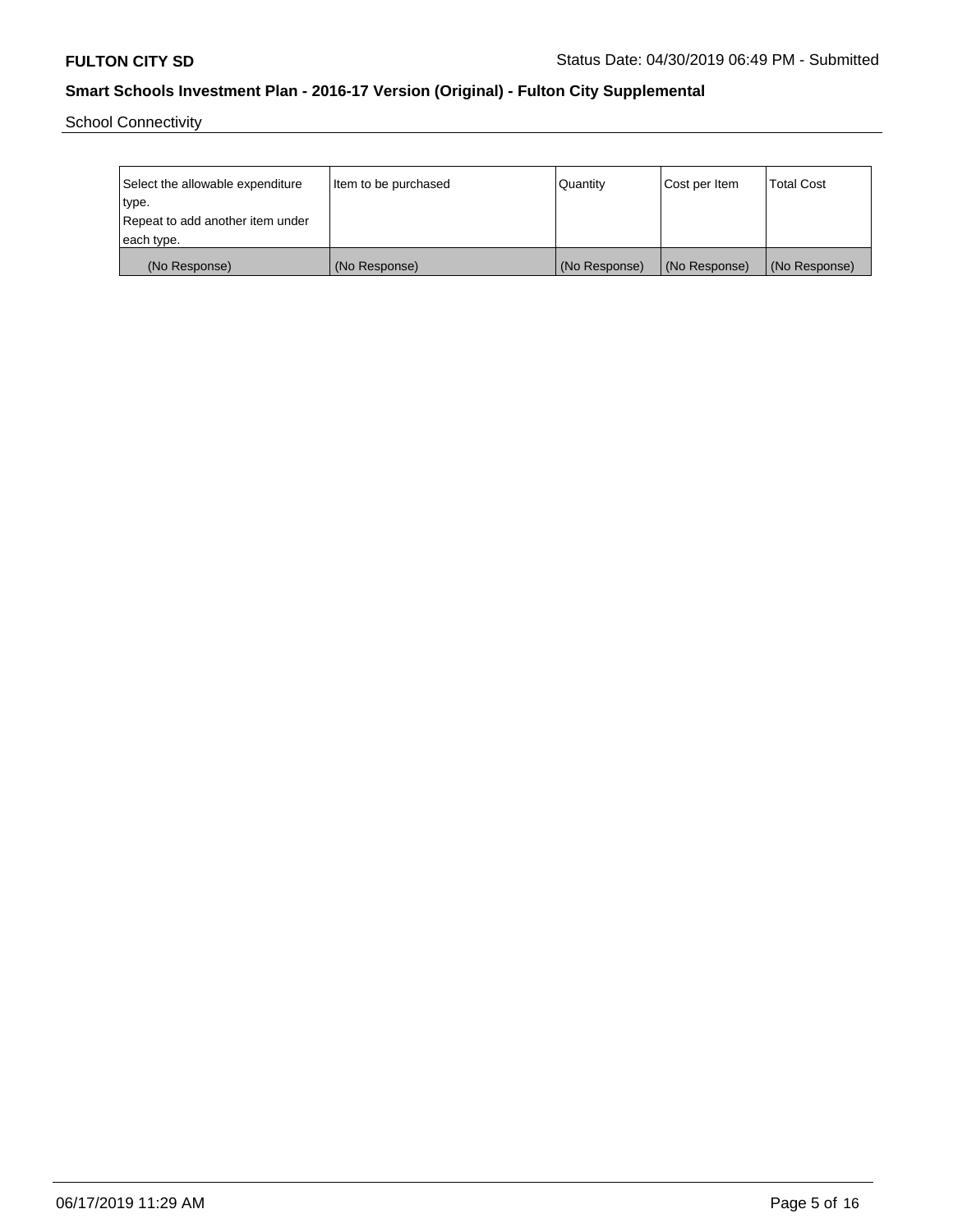Community Connectivity (Broadband and Wireless)

**1. Describe how you intend to use Smart Schools Bond Act funds for high-speed broadband and/or wireless connectivity projects in the community.**

(No Response)

**2. Please describe how the proposed project(s) will promote student achievement and increase student and/or staff access to the Internet in a manner that enhances student learning and/or instruction outside of the school day and/or school building.**

(No Response)

**3. Community connectivity projects must comply with all the necessary local building codes and regulations (building and related permits are not required prior to plan submission).**

 $\Box$  I certify that we will comply with all the necessary local building codes and regulations.

**4. Please describe the physical location of the proposed investment.**

(No Response)

**5. Please provide the initial list of partners participating in the Community Connectivity Broadband Project, along with their Federal Tax Identification (Employer Identification) number.**

| <b>Project Partners</b> | Federal ID#   |
|-------------------------|---------------|
| (No Response)           | (No Response) |

**6. If you are submitting an allocation for Community Connectivity, complete this table.**

**Note that the calculated Total at the bottom of the table must equal the Total allocation for this category that you entered in the SSIP Overview overall budget.**

|                             | Sub-Allocation |
|-----------------------------|----------------|
| Network/Access Costs        | $\mathbf{0}$   |
| <b>Outside Plant Costs</b>  | $\overline{0}$ |
| <b>Tower Costs</b>          | $\mathbf{0}$   |
| Customer Premises Equipment | $\Omega$       |
| Professional Services       | $\mathbf{0}$   |
| Testing                     | $\Omega$       |
| <b>Other Upfront Costs</b>  | $\Omega$       |
| <b>Other Costs</b>          | $\Omega$       |
| Totals:                     | 0              |

**7. Please detail the type, quantity, per unit cost and total cost of the eligible items under each sub-category. This is especially important for any expenditures listed under the "Other" category. All expenditures must be capital-bond eligible to be reimbursed through the SSBA. If you have any questions, please contact us directly through smartschools@nysed.gov.**

| Select the allowable expenditure | Item to be purchased | Quantity      | Cost per Item | <b>Total Cost</b> |
|----------------------------------|----------------------|---------------|---------------|-------------------|
| type.                            |                      |               |               |                   |
| Repeat to add another item under |                      |               |               |                   |
| each type.                       |                      |               |               |                   |
| (No Response)                    | (No Response)        | (No Response) | (No Response) | (No Response)     |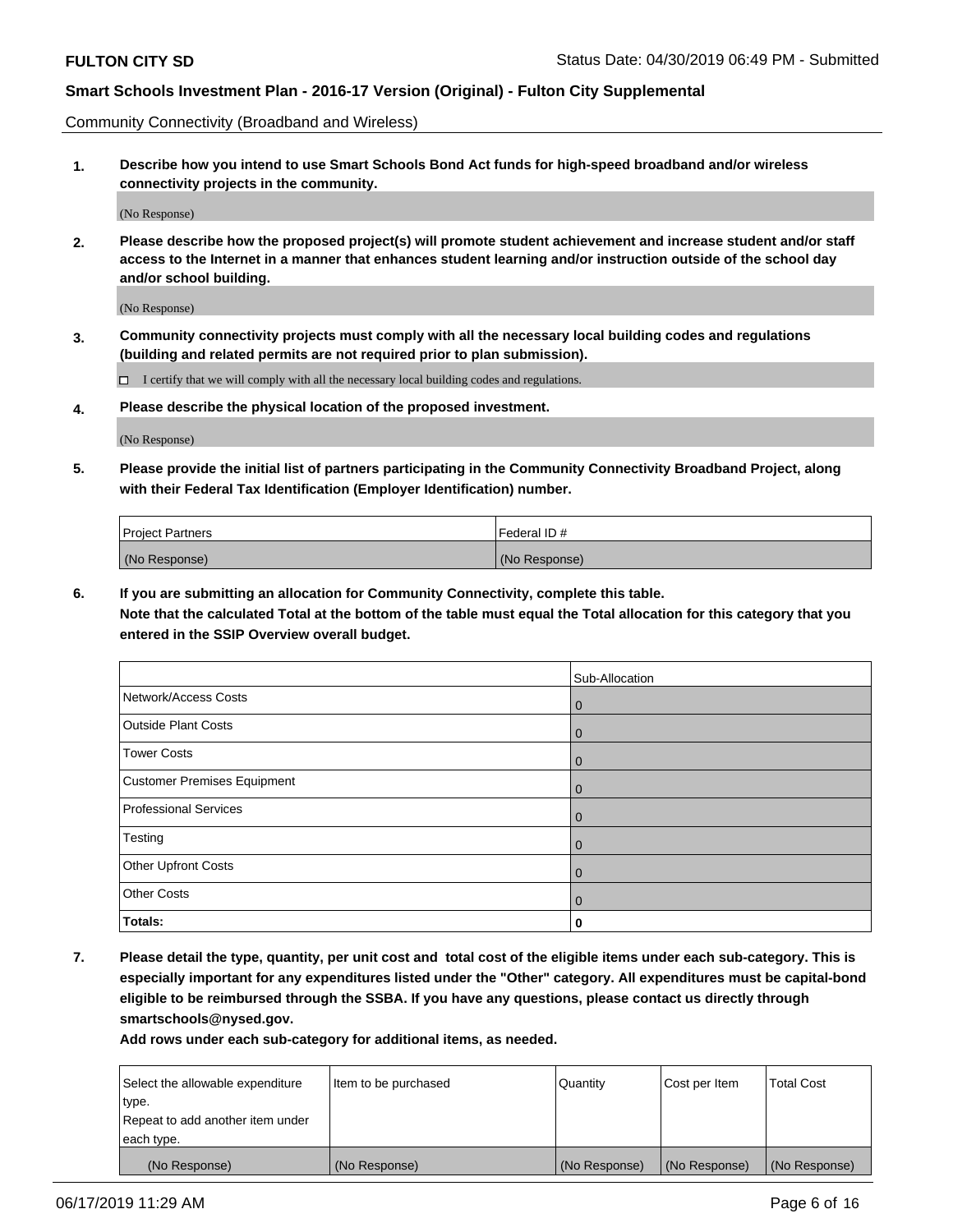### Classroom Learning Technology

**1. In order for students and faculty to receive the maximum benefit from the technology made available under the Smart Schools Bond Act, their school buildings must possess sufficient connectivity infrastructure to ensure that devices can be used during the school day. Smart Schools Investment Plans must demonstrate that sufficient infrastructure that meets the Federal Communications Commission's 100 Mbps per 1,000 students standard currently exists in the buildings where new devices will be deployed, or is a planned use of a portion of Smart Schools Bond Act funds, or is under development through another funding source. Smart Schools Bond Act funds used for technology infrastructure or classroom technology investments must increase the number of school buildings that meet or exceed the minimum speed standard of 100 Mbps per 1,000 students and staff within 12 months. This standard may be met on either a contracted 24/7 firm service or a "burstable" capability. If the standard is met under the burstable criteria, it must be:**

**1. Specifically codified in a service contract with a provider, and**

**2. Guaranteed to be available to all students and devices as needed, particularly during periods of high demand, such as computer-based testing (CBT) periods.**

**Please describe how your district already meets or is planning to meet this standard within 12 months of plan submission.**

FCSD currently provides 149mbps per student with burstable capability to almost 300mbps. This is provided through the Central New York Regional Information Center's shared 10 gig ring. We have a dedicated 1 gig connection back to our local BOCES. This meets and exceeds the specified requirement.

- **1a. If a district believes that it will be impossible to meet this standard within 12 months, it may apply for a waiver of this requirement, as described on the Smart Schools website. The waiver must be filed and approved by SED prior to submitting this survey.**
	- By checking this box, you are certifying that the school district has an approved waiver of this requirement on file with the New York State Education Department.

#### **2. Connectivity Speed Calculator (Required)**

|                         | l Number of<br>Students | Multiply by<br>100 Kbps | Divide by 1000 Current Speed<br>to Convert to<br>Required<br>Speed in Mb | in Mb | <b>Expected</b><br>Speed to be<br>Attained Within Required<br>12 Months | <b>Expected Date</b><br><b>When</b><br>Speed Will be<br>Met |
|-------------------------|-------------------------|-------------------------|--------------------------------------------------------------------------|-------|-------------------------------------------------------------------------|-------------------------------------------------------------|
| <b>Calculated Speed</b> | 3.350                   | 335.000                 | 335                                                                      | 500   | 500                                                                     | current                                                     |

**3. If the district wishes to have students and staff access the Internet from wireless devices within the school building, or in close proximity to it, it must first ensure that it has a robust Wi-Fi network in place that has sufficient bandwidth to meet user demand.**

**Please describe how you have quantified this demand and how you plan to meet this demand.**

Each building has adequate wifi access including the addition of one access point for every two classrooms and more than sufficient bandwidth as previously described.

**4. All New York State public school districts are required to complete and submit an Instructional Technology Plan survey to the New York State Education Department in compliance with Section 753 of the Education Law and per Part 100.12 of the Commissioner's Regulations.**

**Districts that include educational technology purchases as part of their Smart Schools Investment Plan must have a submitted and approved Instructional Technology Plan survey on file with the New York State Education Department.**

By checking this box, you are certifying that the school district has an approved Instructional Technology Plan survey on file with the New York State Education Department.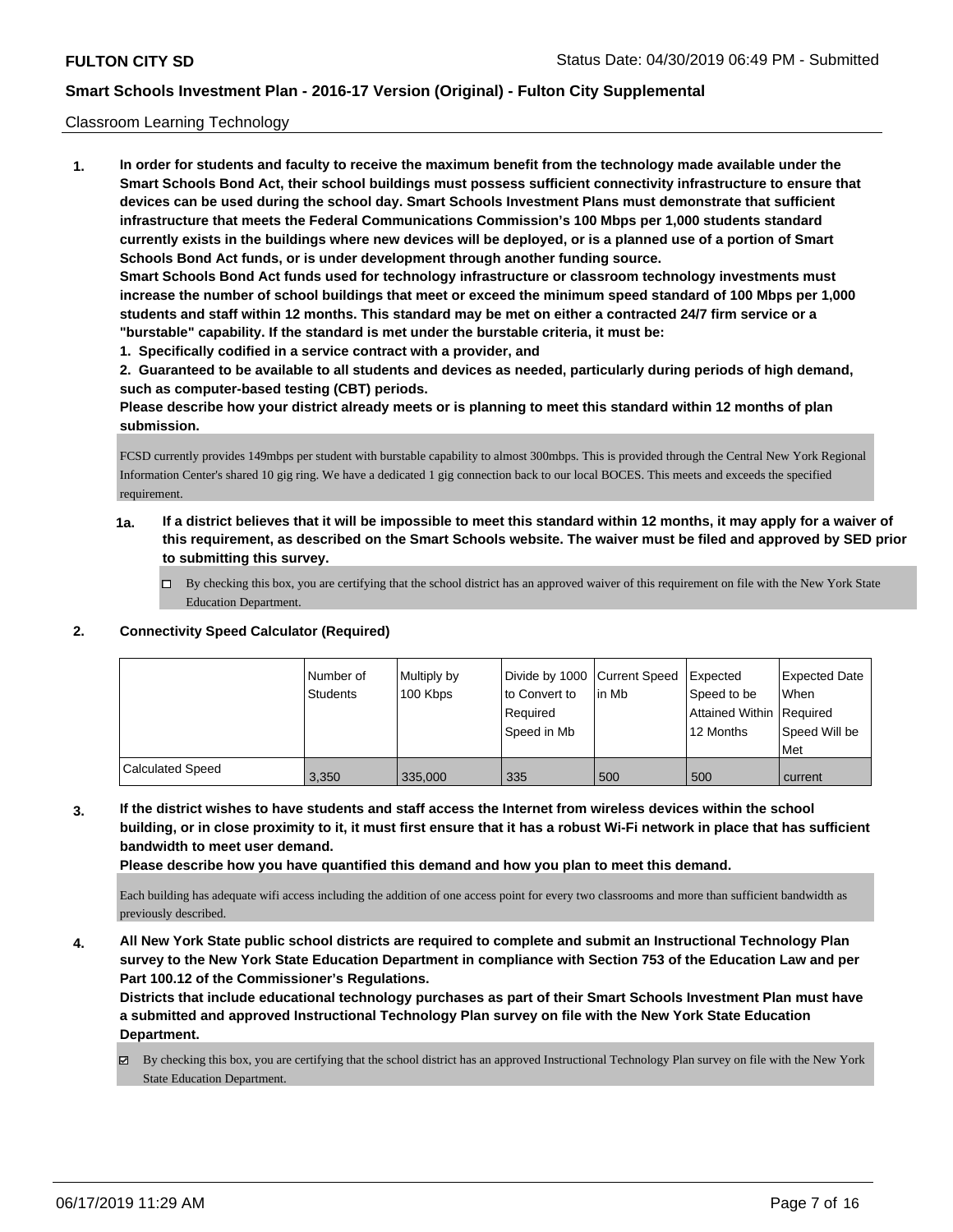### Classroom Learning Technology

### **5. Describe the devices you intend to purchase and their compatibility with existing or planned platforms or systems. Specifically address the adequacy of each facility's electrical, HVAC and other infrastructure necessary to install and support the operation of the planned technology.**

The classroom devices intended for purchase include digital displays, Chromebit devices and associated hardware. These are high efficiency replacements for aging interactive whiteboards and projectors. These replacements and/or additions will not effect current power usage and will serve to conserve energy in comparison to current hardware. All other district related infrastructure including wireless connectivity are sufficient to handle the proposed devices. Internal support staff and our regional information center staff will be utilized to install and support

### **6. Describe how the proposed technology purchases will:**

- **> enhance differentiated instruction;**
- **> expand student learning inside and outside the classroom;**
- **> benefit students with disabilities and English language learners; and**
- **> contribute to the reduction of other learning gaps that have been identified within the district.**

**The expectation is that districts will place a priority on addressing the needs of students who struggle to succeed in a rigorous curriculum. Responses in this section should specifically address this concern and align with the district's Instructional Technology Plan (in particular Question 2 of E. Curriculum and Instruction: "Does the district's instructional technology plan address the needs of students with disabilities to ensure equitable access to instruction, materials and assessments?" and Question 3 of the same section: "Does the district's instructional technology plan address the provision of assistive technology specifically for students with disabilities to ensure access to and participation in the general curriculum?"**

The Fulton City School District has embarked upon a strategic digital learning initiative to specifically address the identified criteria. Beginning in the Fall of 2017, the district initiated a one-to-one chromebook program providing each student in grades 3-4, 7-8 and 9th with a device. The provision of a chromebook device is intended to bridge the digital learning divide and digital equity gap. Fulton faces economic challenges that prevents many of its young learners from accessing technologies that would facilitate 21st century learning skills. One-to-one environments offer students the opportunity for self-directed learning and individualized instruction. Our students with disabilities as well as our English language learners will directly benefit from the DLI by having access to a powerful learning, facilitation and communication tool. Digital displays with casting abilities through connected chromebit devices will allow instructional staff the ability to move about the instructional space. This mobility feature gives teachers the freedom to work with students and provide individualized instruction. The development of digital display collaboration centers creates a designated space to utilize tools like Google translate and presentation tools like Google slides to share content in multiple languages. Additionally, students with IEPs will use the digital display collaboration centers as a component of assistive technology in conjunction with Chrome OS's built-in voice typing and text to speech abilities as well as simplifying displays with other accessibility tools. The digital display collaboration centers allow students to display multiple means of demonstrating understanding by displaying different modes and representations of their work for collaboration that originated from their own work environment on their device.

**7. Where appropriate, describe how the proposed technology purchases will enhance ongoing communication with parents and other stakeholders and help the district facilitate technology-based regional partnerships, including distance learning and other efforts.**

The Digital Learning Initiative is a comprehensive framework providing the entire learning community with technology access. Increased access, appropriate bandwidth and easily-supported technologies that are managed through a cloud-based management application will allow for a reliable efficient system facilitating communication and collaboration with all stakeholders. This will also culminate in digital student portfolios, interconnected district-wide digital communication system and the ability to digitally collaborate with other entities for learning.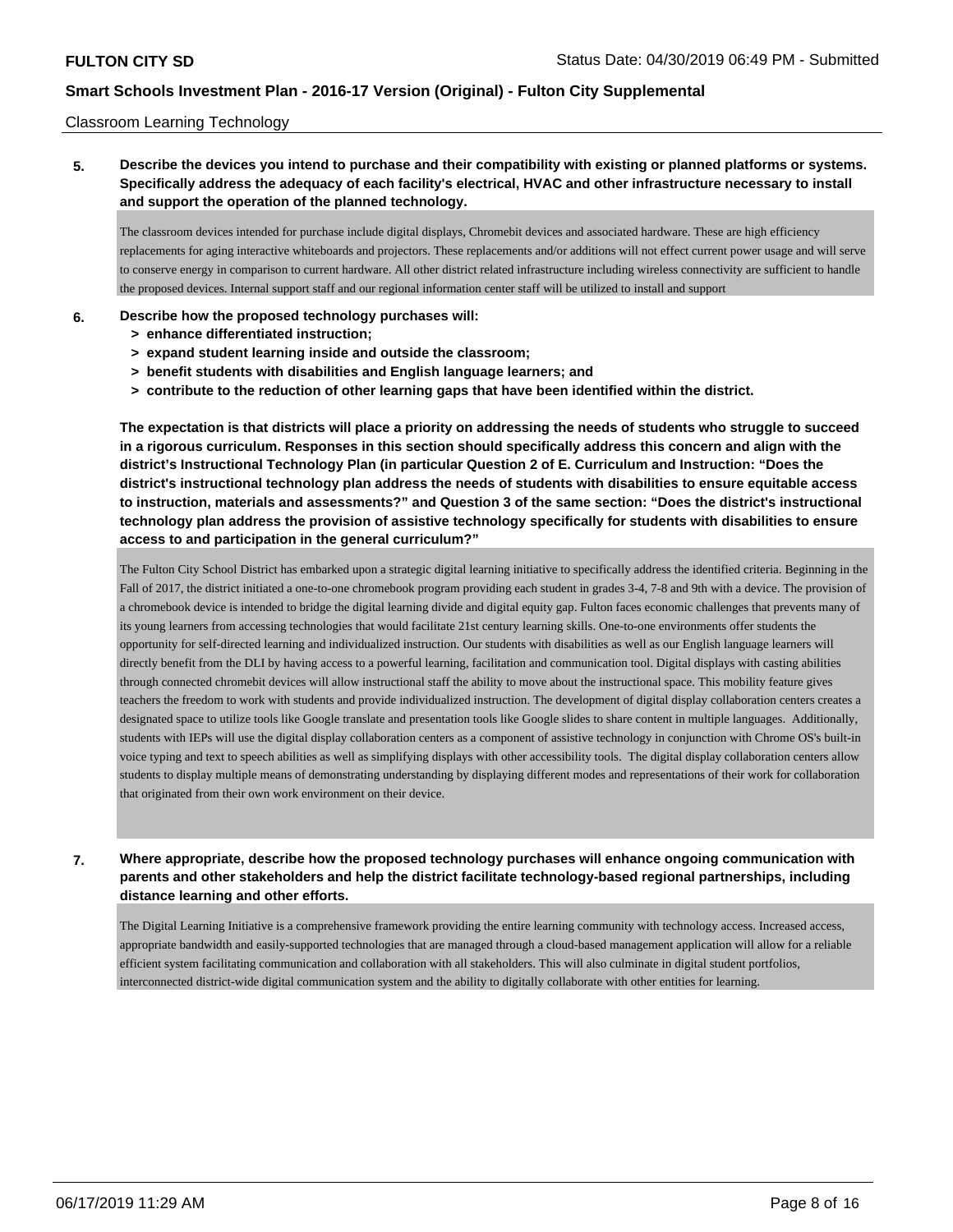#### Classroom Learning Technology

**8. Describe the district's plan to provide professional development to ensure that administrators, teachers and staff can employ the technology purchased to enhance instruction successfully.**

**Note: This response should be aligned and expanded upon in accordance with your district's response to Question 1 of F. Professional Development of your Instructional Technology Plan: "Please provide a summary of professional development offered to teachers and staff, for the time period covered by this plan, to support technology to enhance teaching and learning. Please include topics, audience and method of delivery within your summary."**

FCSD's Digital Learning Initiative is a district-wide comprehensive framework that incorporates a multi-model professional development plan including the addition and inclusion of a dedicated Instructional Technology Coach. This coach has been been tasked with meeting with instructional staff in various venues to assist in preparing for the cultural and instructional shift initiated by the DLI. In addition to the dedicated coach, the district hosts several dedicated district-wide instructional technology conferences, provides opportunity for staff feedback, and comprehensive online support. Our DLI online professional development web presence includes tutorials, links to out-of-district resources and an interactive professional development scheduler to provide in-person support. We are also working directly with other districts and our regional information center to share ideas, instructional practices and logistical details to ensure global success. Our professional development work is guided by the Technology Integration Matrix and the SAMR models which provide guidance, exemplars and a framework. Our 2018 Summer DLI Summit will include professional development in the areas of Providing Effective Feedback to Students in 1:1 Environment, Expanding Professional Learning Networks, Personalized Learning Paths in a 1:1 Environment, and Literacy using Digital Resources.

- **9. Districts must contact the SUNY/CUNY teacher preparation program that supplies the largest number of the district's new teachers to request advice on innovative uses and best practices at the intersection of pedagogy and educational technology.**
	- By checking this box, you certify that you have contacted the SUNY/CUNY teacher preparation program that supplies the largest number of your new teachers to request advice on these issues.
	- **9a. Please enter the name of the SUNY or CUNY Institution that you contacted.**

SUNY Oswego

**9b. Enter the primary Institution phone number.**

315-312-101

**9c. Enter the name of the contact person with whom you consulted and/or will be collaborating with on innovative uses of technology and best practices.**

Dr. Pamela Michel

**10. A district whose Smart Schools Investment Plan proposes the purchase of technology devices and other hardware must account for nonpublic schools in the district.**

#### **Are there nonpublic schools within your school district?**

□ Yes

 $\boxtimes$  No

**11. Nonpublic Classroom Technology Loan Calculator**

**The Smart Schools Bond Act provides that any Classroom Learning Technology purchases made using Smart Schools funds shall be lent, upon request, to nonpublic schools in the district. However, no school district shall be required to loan technology in amounts greater than the total obtained and spent on technology pursuant to the Smart Schools Bond Act and the value of such loan may not exceed the total of \$250 multiplied by the nonpublic school enrollment in the base year at the time of enactment. See:**

**http://www.p12.nysed.gov/mgtserv/smart\_schools/docs/Smart\_Schools\_Bond\_Act\_Guidance\_04.27.15\_Final.pdf.**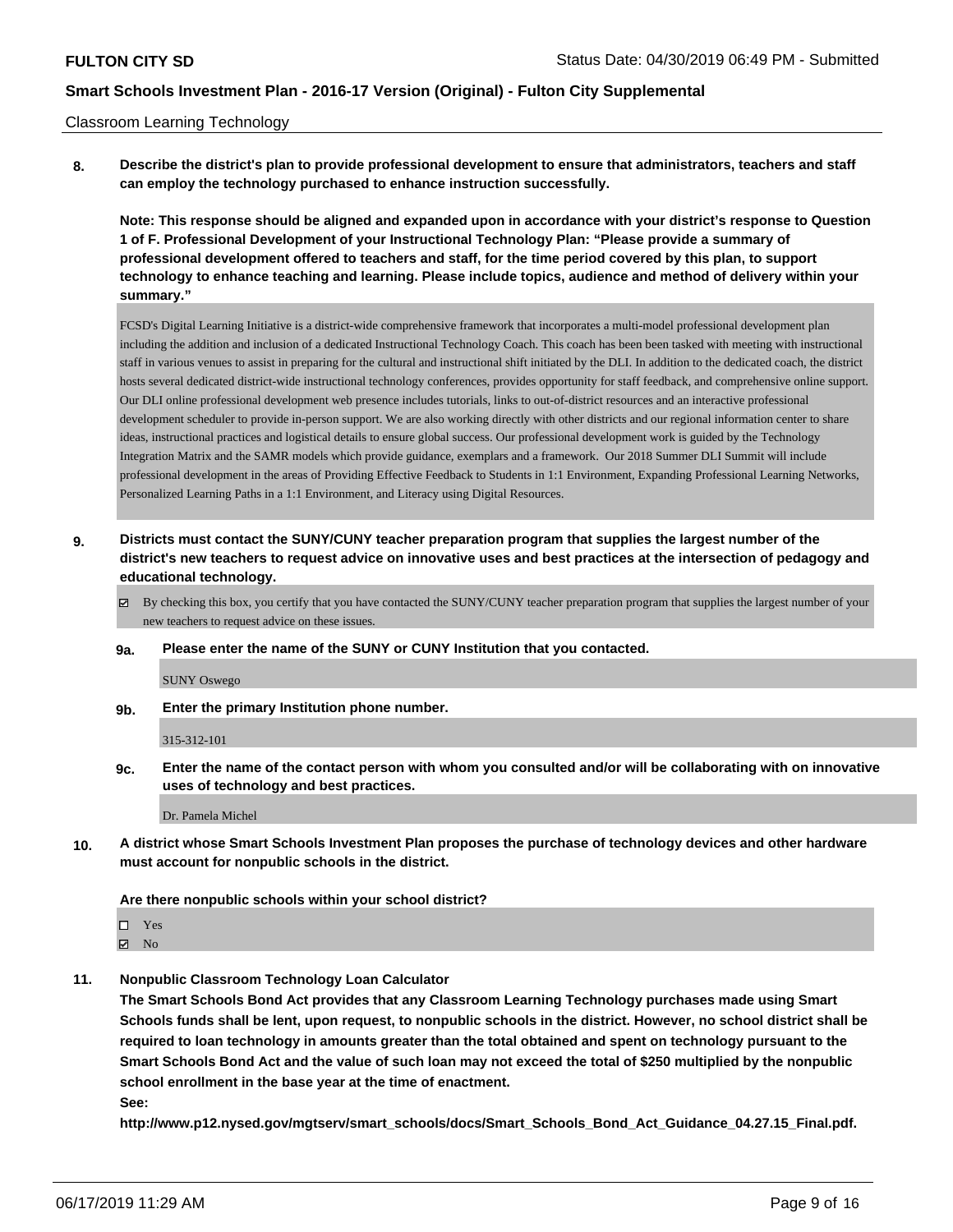Classroom Learning Technology

|                                     | 1. Classroom<br>Technology<br>Sub-allocation | l 2. Public<br>Enrollment<br>$(2014 - 15)$ | 3. Nonpublic<br>Enrollment<br>$(2014-15)$ | l 4. Sum of<br>Public and<br>l Nonpublic                                                      | 15. Total Per<br>Pupil Sub-<br>lallocation | 6. Total<br>Nonpublic Loan  <br>Amount |
|-------------------------------------|----------------------------------------------|--------------------------------------------|-------------------------------------------|-----------------------------------------------------------------------------------------------|--------------------------------------------|----------------------------------------|
|                                     |                                              |                                            |                                           | Enrollment                                                                                    |                                            |                                        |
| Calculated Nonpublic Loan<br>Amount |                                              |                                            |                                           | (No Response)   (No Response)   (No Response)   (No Response)   (No Response)   (No Response) |                                            |                                        |

**12. To ensure the sustainability of technology purchases made with Smart Schools funds, districts must demonstrate a long-term plan to maintain and replace technology purchases supported by Smart Schools Bond Act funds. This sustainability plan shall demonstrate a district's capacity to support recurring costs of use that are ineligible for Smart Schools Bond Act funding such as device maintenance, technical support, Internet and wireless fees, maintenance of hotspots, staff professional development, building maintenance and the replacement of incidental items. Further, such a sustainability plan shall include a long-term plan for the replacement of purchased devices and equipment at the end of their useful life with other funding sources.**

 $\boxtimes$  By checking this box, you certify that the district has a sustainability plan as described above.

**13. Districts must ensure that devices purchased with Smart Schools Bond funds will be distributed, prepared for use, maintained and supported appropriately. Districts must maintain detailed device inventories in accordance with generally accepted accounting principles.**

By checking this box, you certify that the district has a distribution and inventory management plan and system in place.

**14. If you are submitting an allocation for Classroom Learning Technology complete this table. Note that the calculated Total at the bottom of the table must equal the Total allocation for this category that you entered in the SSIP Overview overall budget.**

|                          | Sub-Allocation |
|--------------------------|----------------|
| Interactive Whiteboards  | l 0            |
| Computer Servers         | l 0            |
| <b>Desktop Computers</b> | l O            |
| Laptop Computers         | l O            |
| <b>Tablet Computers</b>  | l 0            |
| <b>Other Costs</b>       | 650,000        |
| Totals:                  | 650,000        |

**15. Please detail the type, quantity, per unit cost and total cost of the eligible items under each sub-category. This is especially important for any expenditures listed under the "Other" category. All expenditures must be capital-bond eligible to be reimbursed through the SSBA. If you have any questions, please contact us directly through smartschools@nysed.gov.**

**Please specify in the "Item to be Purchased" field which specific expenditures and items are planned to meet the district's nonpublic loan requirement, if applicable.**

**NOTE: Wireless Access Points that will be loaned/purchased for nonpublic schools should ONLY be included in this category, not under School Connectivity, where public school districts would list them.**

| Select the allowable expenditure | Item to be Purchased | Quantity | Cost per Item | <b>Total Cost</b> |
|----------------------------------|----------------------|----------|---------------|-------------------|
| ∣type.                           |                      |          |               |                   |
| Repeat to add another item under |                      |          |               |                   |
| each type.                       |                      |          |               |                   |
| <b>Other Costs</b>               | Sharp 70 PN-LE701    | 400      | 1,300         | 520,000           |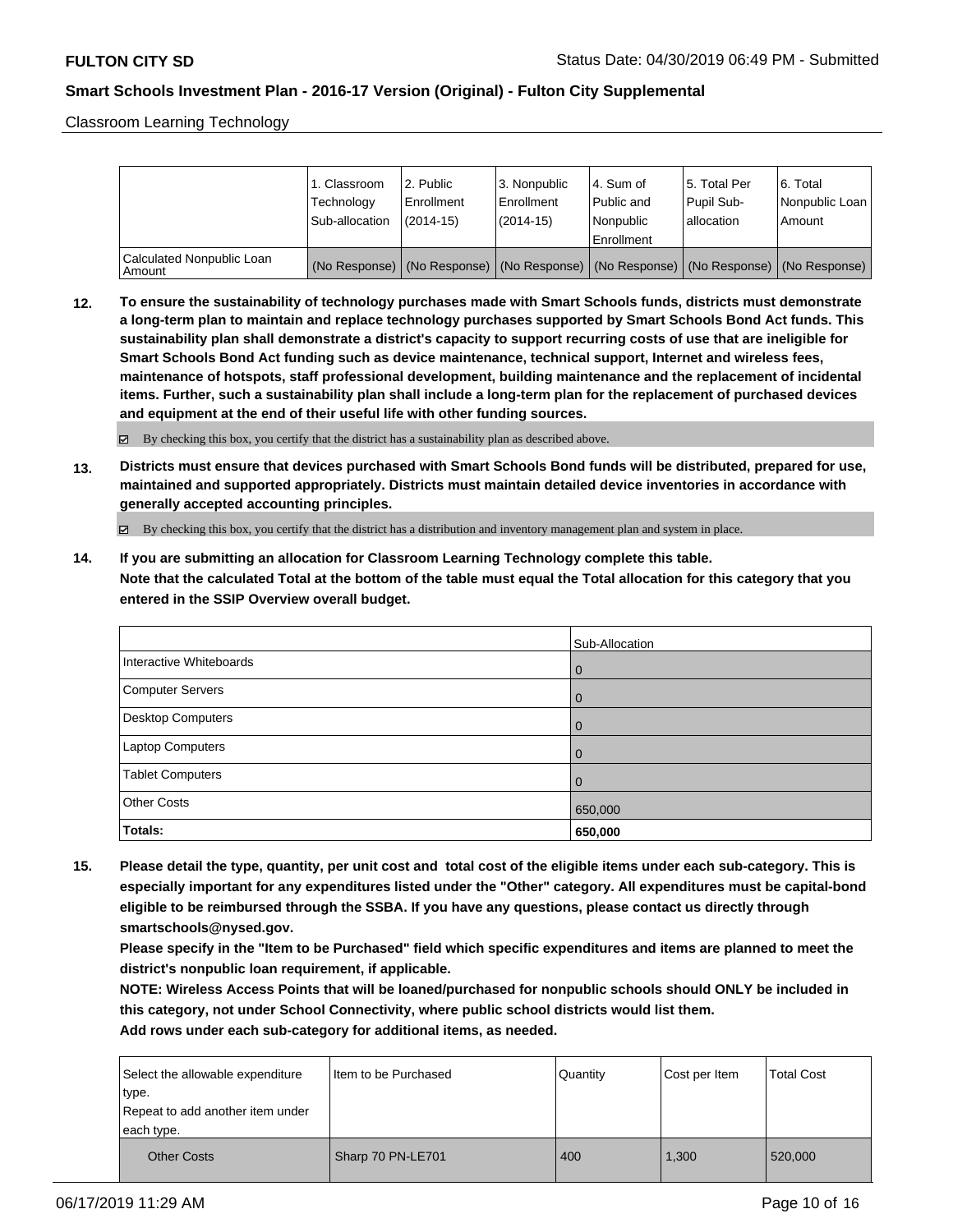Classroom Learning Technology

| Select the allowable expenditure<br>type.<br>Repeat to add another item under<br>each type. | Iltem to be Purchased                                    | Quantity | Cost per Item | <b>Total Cost</b> |
|---------------------------------------------------------------------------------------------|----------------------------------------------------------|----------|---------------|-------------------|
|                                                                                             |                                                          |          |               |                   |
| <b>Other Costs</b>                                                                          | ASUS Chromebit CHROMEBIT-B013C   400                     |          | 88            | 35.200            |
| <b>Other Costs</b>                                                                          | Google Console Management License<br><b>CROSSWDISEDU</b> | 400      | 26            | 10,400            |
| <b>Other Costs</b>                                                                          | Sharp 49 DC49H                                           | 100      | 300           | 30,000            |
| <b>Other Costs</b>                                                                          | <b>Tripp Lite Display Mount</b>                          | 400      | 136           | 54,400            |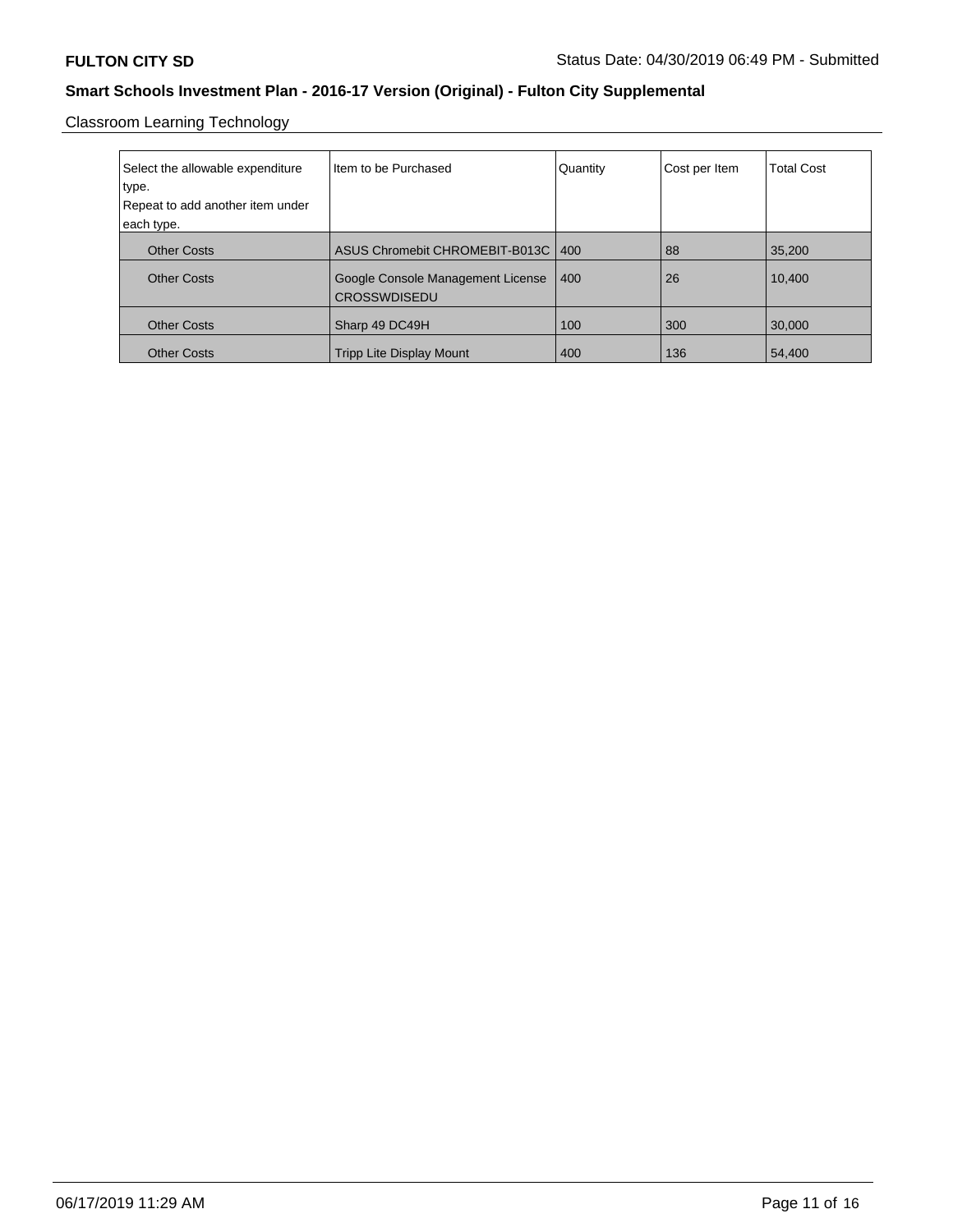#### Pre-Kindergarten Classrooms

**1. Provide information regarding how and where the district is currently serving pre-kindergarten students and justify the need for additional space with enrollment projections over 3 years.**

(No Response)

- **2. Describe the district's plan to construct, enhance or modernize education facilities to accommodate prekindergarten programs. Such plans must include:**
	- **Specific descriptions of what the district intends to do to each space;**
	- **An affirmation that pre-kindergarten classrooms will contain a minimum of 900 square feet per classroom;**
	- **The number of classrooms involved;**
	- **The approximate construction costs per classroom; and**
	- **Confirmation that the space is district-owned or has a long-term lease that exceeds the probable useful life of the improvements.**

(No Response)

**3. Smart Schools Bond Act funds may only be used for capital construction costs. Describe the type and amount of additional funds that will be required to support ineligible ongoing costs (e.g. instruction, supplies) associated with any additional pre-kindergarten classrooms that the district plans to add.**

(No Response)

**4. All plans and specifications for the erection, repair, enlargement or remodeling of school buildings in any public school district in the State must be reviewed and approved by the Commissioner. Districts that plan capital projects using their Smart Schools Bond Act funds will undergo a Preliminary Review Process by the Office of Facilities Planning.**

**Please indicate on a separate row each project number given to you by the Office of Facilities Planning.**

| Project Number |  |
|----------------|--|
| (No Response)  |  |
|                |  |

**5. If you have made an allocation for Pre-Kindergarten Classrooms, complete this table.**

**Note that the calculated Total at the bottom of the table must equal the Total allocation for this category that you entered in the SSIP Overview overall budget.**

|                                          | Sub-Allocation |
|------------------------------------------|----------------|
| Construct Pre-K Classrooms               |                |
| Enhance/Modernize Educational Facilities |                |
| <b>Other Costs</b>                       |                |
| <b>Totals:</b>                           | U              |

**6. Please detail the type, quantity, per unit cost and total cost of the eligible items under each sub-category. This is especially important for any expenditures listed under the "Other" category. All expenditures must be capital-bond eligible to be reimbursed through the SSBA. If you have any questions, please contact us directly through smartschools@nysed.gov.**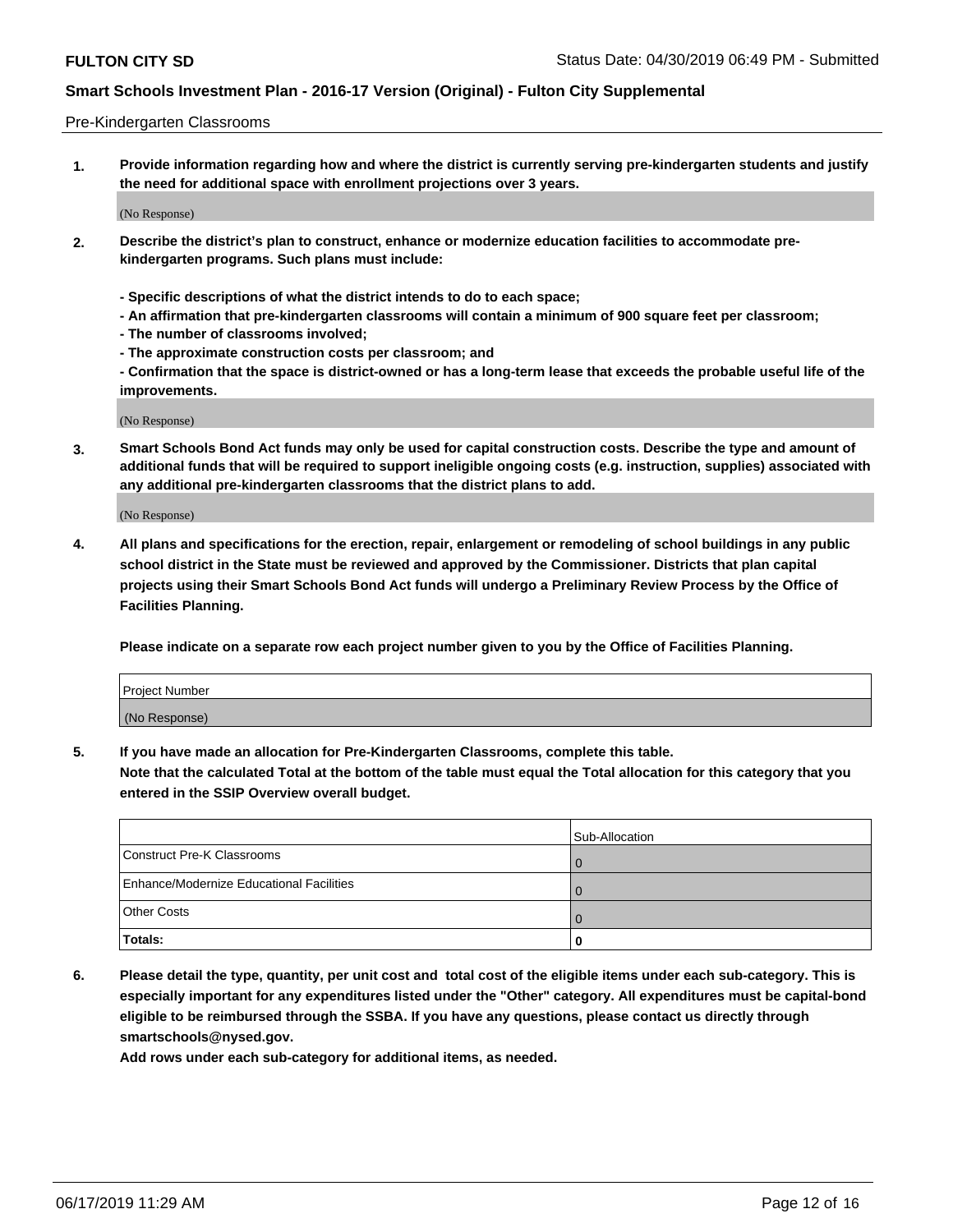Pre-Kindergarten Classrooms

| Select the allowable expenditure | Item to be purchased | Quantity      | Cost per Item | <b>Total Cost</b> |
|----------------------------------|----------------------|---------------|---------------|-------------------|
| type.                            |                      |               |               |                   |
| Repeat to add another item under |                      |               |               |                   |
| each type.                       |                      |               |               |                   |
| (No Response)                    | (No Response)        | (No Response) | (No Response) | (No Response)     |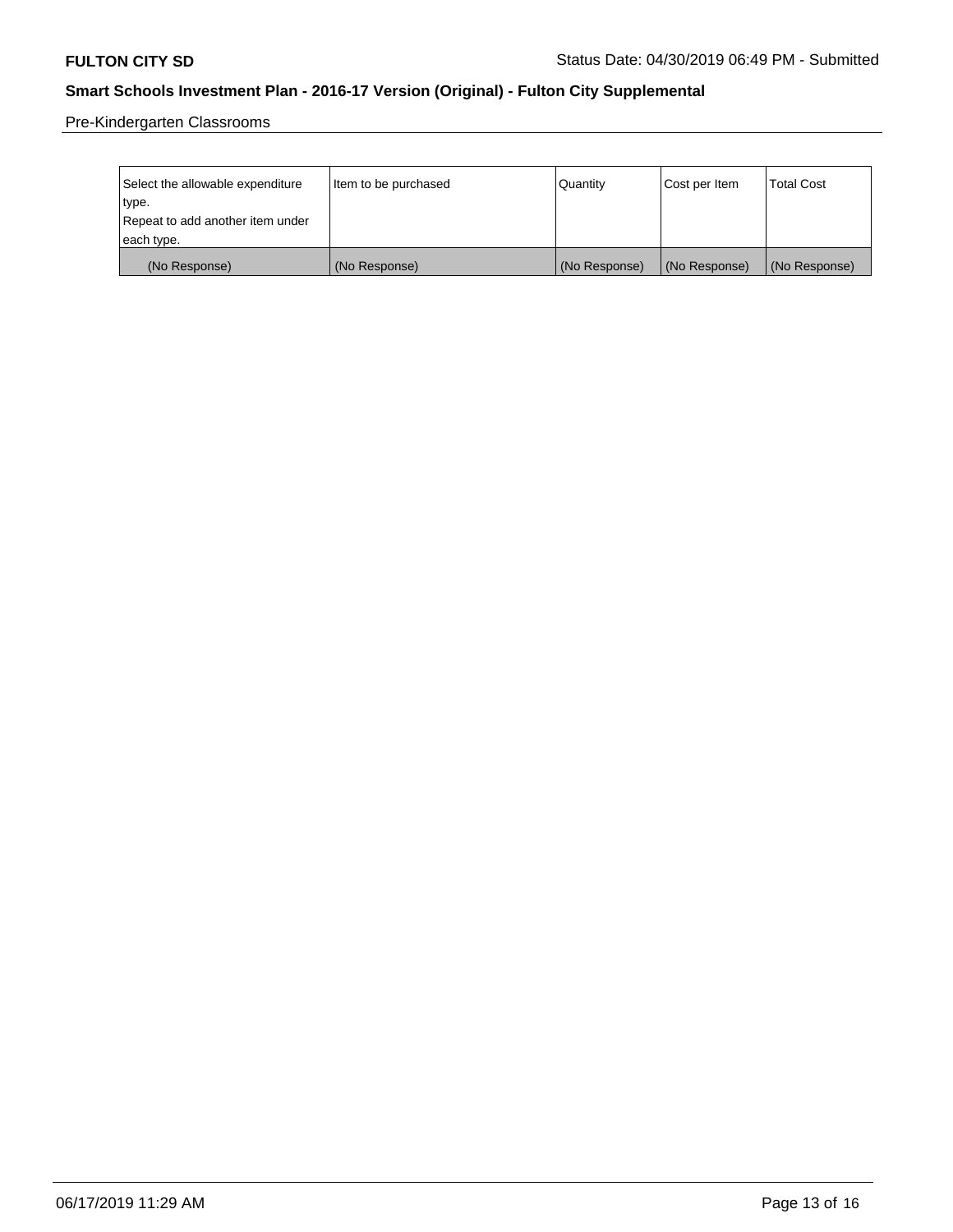Replace Transportable Classrooms

**1. Describe the district's plan to construct, enhance or modernize education facilities to provide high-quality instructional space by replacing transportable classrooms.**

(No Response)

**2. All plans and specifications for the erection, repair, enlargement or remodeling of school buildings in any public school district in the State must be reviewed and approved by the Commissioner. Districts that plan capital projects using their Smart Schools Bond Act funds will undergo a Preliminary Review Process by the Office of Facilities Planning.**

**Please indicate on a separate row each project number given to you by the Office of Facilities Planning.**

| Project Number |  |
|----------------|--|
|                |  |
| (No Response)  |  |

**3. For large projects that seek to blend Smart Schools Bond Act dollars with other funds, please note that Smart Schools Bond Act funds can be allocated on a pro rata basis depending on the number of new classrooms built that directly replace transportable classroom units.**

**If a district seeks to blend Smart Schools Bond Act dollars with other funds describe below what other funds are being used and what portion of the money will be Smart Schools Bond Act funds.**

(No Response)

**4. If you have made an allocation for Replace Transportable Classrooms, complete this table. Note that the calculated Total at the bottom of the table must equal the Total allocation for this category that you entered in the SSIP Overview overall budget.**

|                                                | Sub-Allocation |
|------------------------------------------------|----------------|
| Construct New Instructional Space              |                |
| Enhance/Modernize Existing Instructional Space |                |
| <b>Other Costs</b>                             |                |
| Totals:                                        | o              |

**5. Please detail the type, quantity, per unit cost and total cost of the eligible items under each sub-category. This is especially important for any expenditures listed under the "Other" category. All expenditures must be capital-bond eligible to be reimbursed through the SSBA. If you have any questions, please contact us directly through smartschools@nysed.gov.**

| Select the allowable expenditure | Item to be purchased | Quantity      | Cost per Item | Total Cost    |
|----------------------------------|----------------------|---------------|---------------|---------------|
| type.                            |                      |               |               |               |
| Repeat to add another item under |                      |               |               |               |
| each type.                       |                      |               |               |               |
| (No Response)                    | (No Response)        | (No Response) | (No Response) | (No Response) |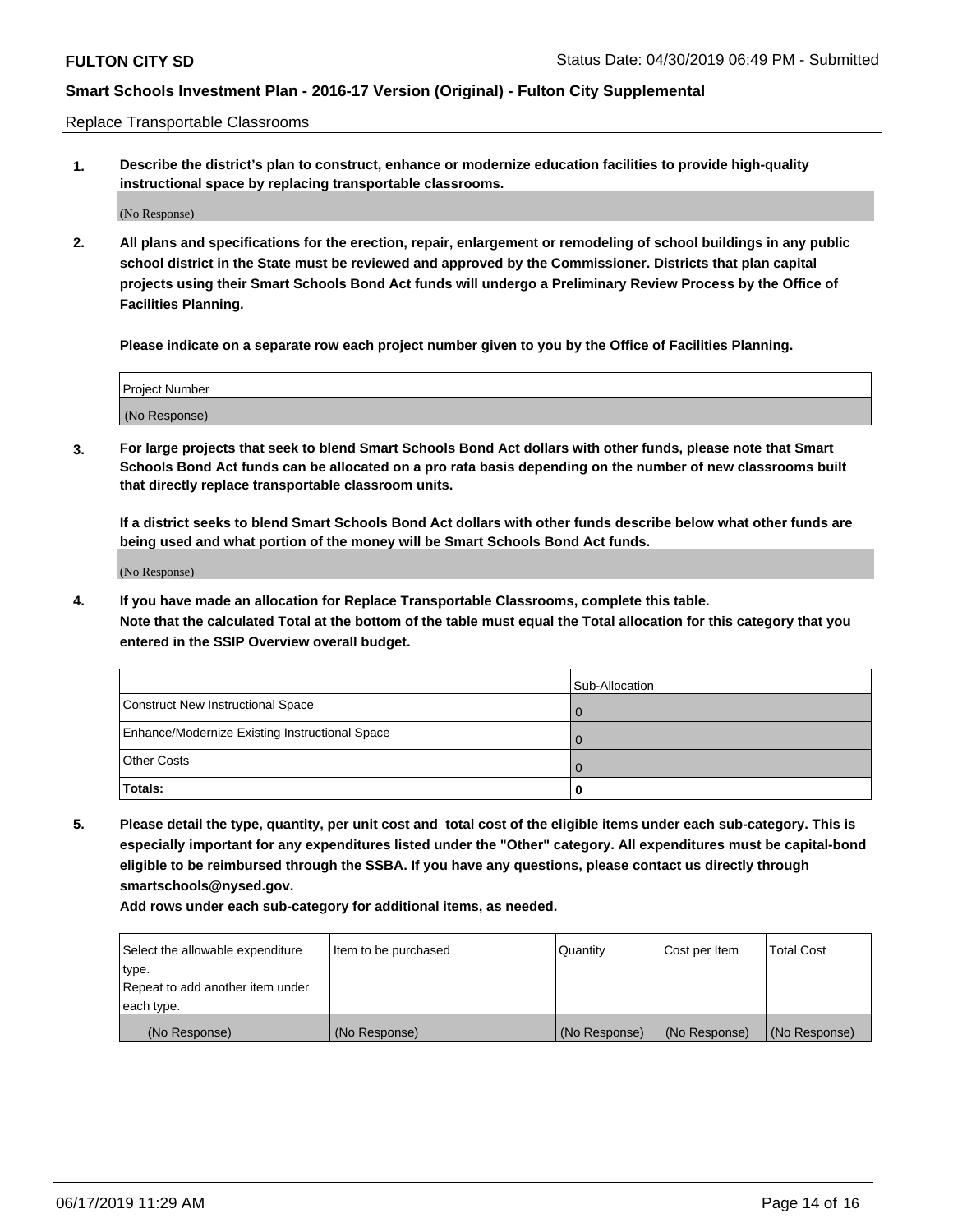High-Tech Security Features

**1. Describe how you intend to use Smart Schools Bond Act funds to install high-tech security features in school buildings and on school campuses.**

(No Response)

**2. All plans and specifications for the erection, repair, enlargement or remodeling of school buildings in any public school district in the State must be reviewed and approved by the Commissioner. Districts that plan capital projects using their Smart Schools Bond Act funds will undergo a Preliminary Review Process by the Office of Facilities Planning.** 

**Please indicate on a separate row each project number given to you by the Office of Facilities Planning.**

| <b>Project Number</b> |  |
|-----------------------|--|
| (No Response)         |  |

- **3. Was your project deemed eligible for streamlined Review?**
	- Yes
	- $\square$  No
- **4. Include the name and license number of the architect or engineer of record.**

| <b>Name</b>   | License Number |
|---------------|----------------|
| (No Response) | (No Response)  |

**5. If you have made an allocation for High-Tech Security Features, complete this table.**

**Note that the calculated Total at the bottom of the table must equal the Total allocation for this category that you entered in the SSIP Overview overall budget.**

|                                                      | Sub-Allocation |
|------------------------------------------------------|----------------|
| Capital-Intensive Security Project (Standard Review) | $\mathbf 0$    |
| <b>Electronic Security System</b>                    | $\Omega$       |
| <b>Entry Control System</b>                          |                |
| Approved Door Hardening Project                      | $\Omega$       |
| <b>Other Costs</b>                                   |                |
| Totals:                                              | 0              |

**6. Please detail the type, quantity, per unit cost and total cost of the eligible items under each sub-category. This is especially important for any expenditures listed under the "Other" category. All expenditures must be capital-bond eligible to be reimbursed through the SSBA. If you have any questions, please contact us directly through smartschools@nysed.gov.**

| Select the allowable expenditure | Item to be purchased | Quantity      | Cost per Item | <b>Total Cost</b> |
|----------------------------------|----------------------|---------------|---------------|-------------------|
| type.                            |                      |               |               |                   |
| Repeat to add another item under |                      |               |               |                   |
| each type.                       |                      |               |               |                   |
| (No Response)                    | (No Response)        | (No Response) | (No Response) | (No Response)     |